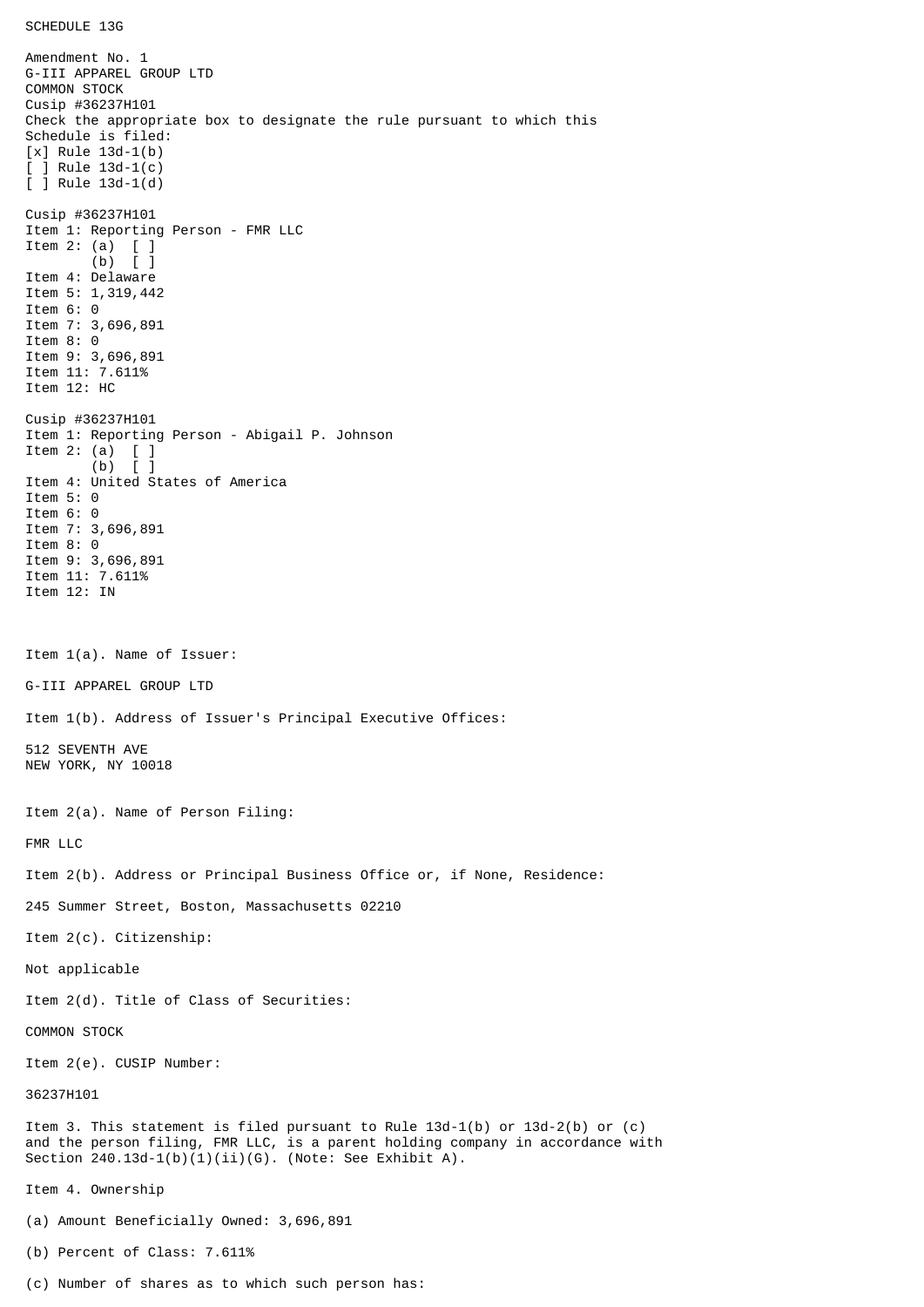- (i) sole power to vote or to direct the vote: 1,319,442
- (ii) shared power to vote or to direct the vote: 0
- (iii) sole power to dispose or to direct the disposition of: 3,696,891
- (iv) shared power to dispose or to direct the disposition of: 0

Item 5. Ownership of Five Percent or Less of a Class.

Not applicable.

Item 6. Ownership of More than Five Percent on Behalf of Another Person.

One or more other persons are known to have the right to receive or the power to direct the receipt of dividends from, or the proceeds from the sale of, the COMMON STOCK of G-III APPAREL GROUP LTD. No one other person's interest in the COMMON STOCK of G-III APPAREL GROUP LTD is more than five percent of the total outstanding COMMON STOCK.

Item 7. Identification and Classification of the Subsidiary Which Acquired the Security Being Reported on By the Parent Holding Company.

See attached Exhibit A.

Item 8. Identification and Classification of Members of the Group.

Not applicable.

Item 9. Notice of Dissolution of Group.

Not applicable.

Item 10. Certifications.

By signing below I certify that, to the best of my knowledge and belief, the securities referred to above were acquired and are held in the ordinary course of business and were not acquired and are not held for the purpose of or with the effect of changing or influencing the control of the issuer of the securities and were not acquired and are not held in connection with or as a participant in any transaction having that purpose or effect.

Signature

After reasonable inquiry and to the best of my knowledge and belief, I certify that the information set forth in this statement is true, complete and correct.

February 8, 2022 Date

/s/ Kevin M. Meagher Signature

Kevin M. Meagher Duly authorized under Power of Attorney effective as of September 28, 2018, by and on behalf of FMR LLC and its direct and indirect subsidiaries\*

\* This power of attorney is incorporated herein by reference to Exhibit 24 to the Schedule 13G filed by FMR LLC on October 9, 2018, accession number: 0000315066-18-002414.

Exhibit A

Pursuant to the instructions in Item 7 of Schedule 13G, the following table lists the identity and Item 3 classification, if applicable, of each relevant entity that beneficially owns shares of the security class being reported on this Schedule 13G.

Entity ITEM 3 Classification

FIAM LLC IA Fidelity Institutional Asset Management Trust Company BK Fidelity Management & Research Company LLC \* IA Fidelity Management Trust Company BK Strategic Advisers LLC IA